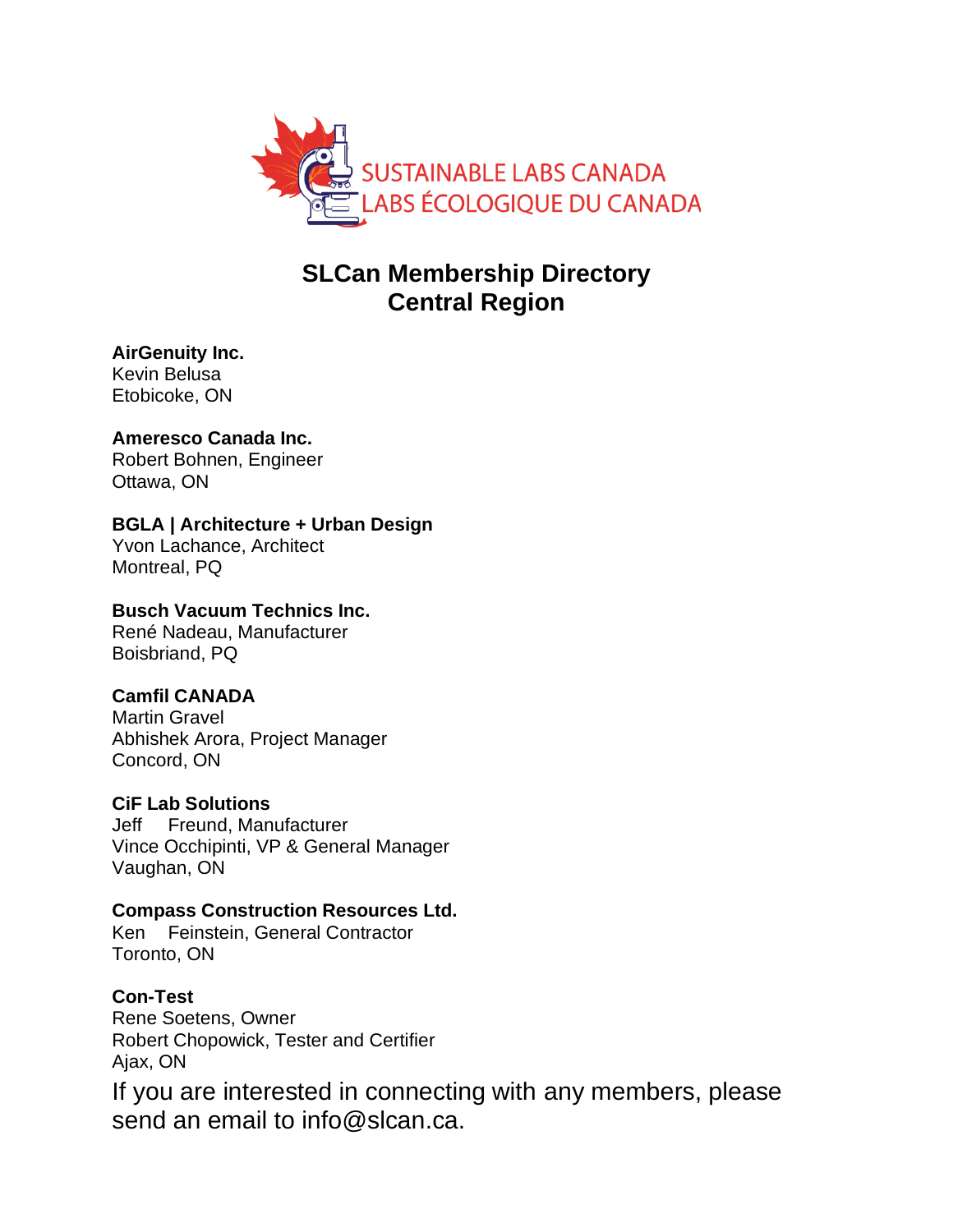# **CPP Inc.**

Ryan Parker, Engineer Windsor, ON

#### **Crossey Engineering Ltd.**

Clive Lacey, Engineer Toronto, ON

### **DIALOG**

Jim Goodwin, Architect Steven Ploeger, Architect Raul Dominguez, Engineer Robert Mariani, Engineer Ken Johnson, Architect Calgary and Toronto

### **Diamond Schmitt Architects**

Peggy Theodore, Owner Cecily Eckhardt, Dennis Giobbe, Martin Kristensen Eric Lucassen Toronto, ON

#### **DMA Architects**

Geneviève Riopel, Architect Philippe Ashby, Architecte senior principal associate François Lemoine, Architecte senior principal associate Jozef Zorko, Architecte senior principal associate Ano Khatcherian, Technologue senior principal – PMP Montreal, PQ

# **Environmental Systems Corporation**

Vernon Solomon, Specialized Consultant Forrest Curry, Product Representative Aaron Styles, Trade Contractor Adrian Typa, Project Manager Barrie, ON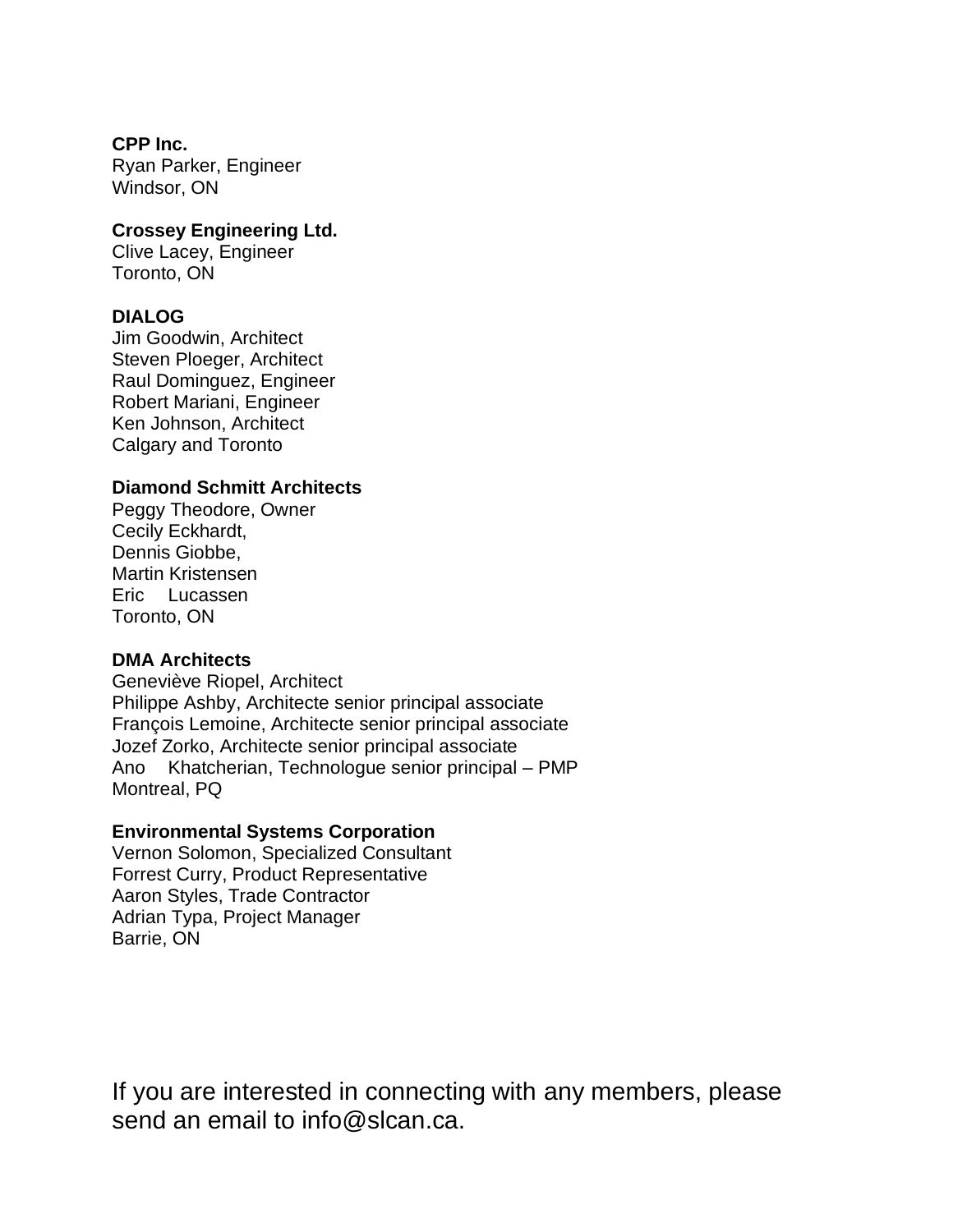# **Environment and Climate Change Canada**

Adam Kurz, Owner Ryan Breivik, Engineer Adam Kurz, Owner Burlington, Ottawa, ON

### **Evap-Tech MTC Inc.**

Guy Perreault, Product Representative Quebec, PQ

# **HH Angus & Associates**

Craig Sievenpiper, Engineer Toronto, ON

### **HDR**

Somayeh Mousazadeh, Architect Som Bose, Architect Matthew Emerson, Architect Justin Perdue, Architect Sue Croswell, Architect Toronto and Vancouver **Integral Group** Mike Godawa, Toronto, ON

# **Integral Group**

Mike Godawa Bhavin Degadwala, Engineer Kevin Shea, Engineer Mary On, Engineer David Schaffer, Engineer Toronto and Vancouver

# **Jensen Hughes**

Amal Tamim, Engineer/Specialized Consultant Dollard des Ormeaux, PQ

# **Labworks International Inc.**

Glen McCarthy Vaughn, ON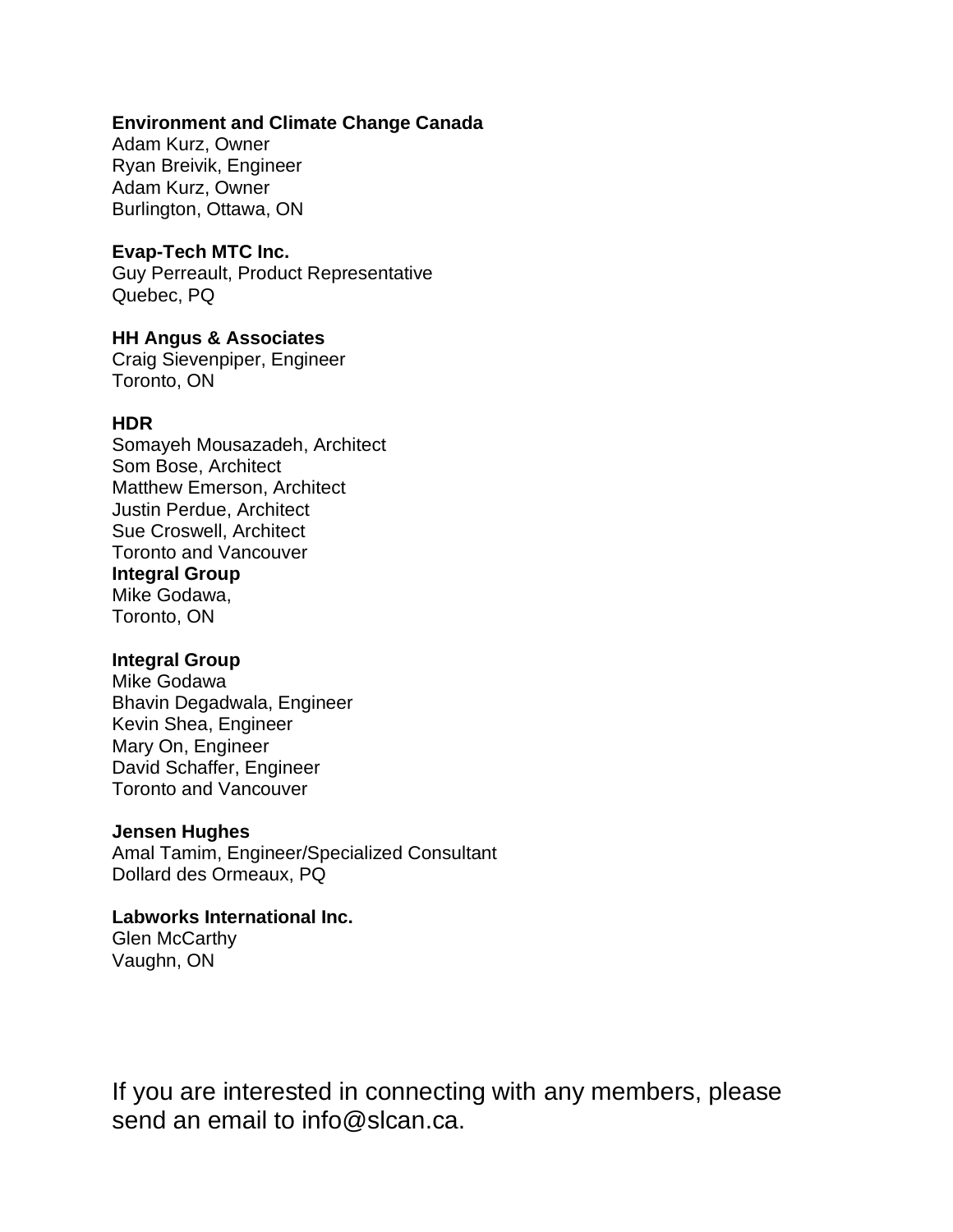## **MaRS Phase 2 Investment Trust**

Randal Froebelius, Facility Manager/Operations Carl Goncalves, Facility Manager/Operations Toronto, ON

#### **mcCallumSather**

Drew Hauser, Architect Laura Borrelli, Designer Mary Georgious, Engineer David Riley, Engineer Liam Brown Hamilton, ON

# **McGill University**

Jerome Conraud, Owner Montreal, PQ

### **Menkes Shooner Dagenais LeTourneux Architectes**

Catherine Belanger Julie Morin Joanne Parent Elizabeth Critchley-Caron Montreal, PQ

# **Merrick Canada ULC**

Andre Arseneault Ryan Gregory, Engineer Chris Goudie David Oberholzer, Engineer Michael Peeters, Engineer Samantha Rastkar, Engineer Ottawa, ON

#### **mottLAB Inc.**

Dave Ross, Business Development Manager Michael Mennie, Manager Warren Philips, Sales Manager Elvis Sergo, Sales Manager Murray Holmes, VP Sales and Marketing Burlington and Kanata, ON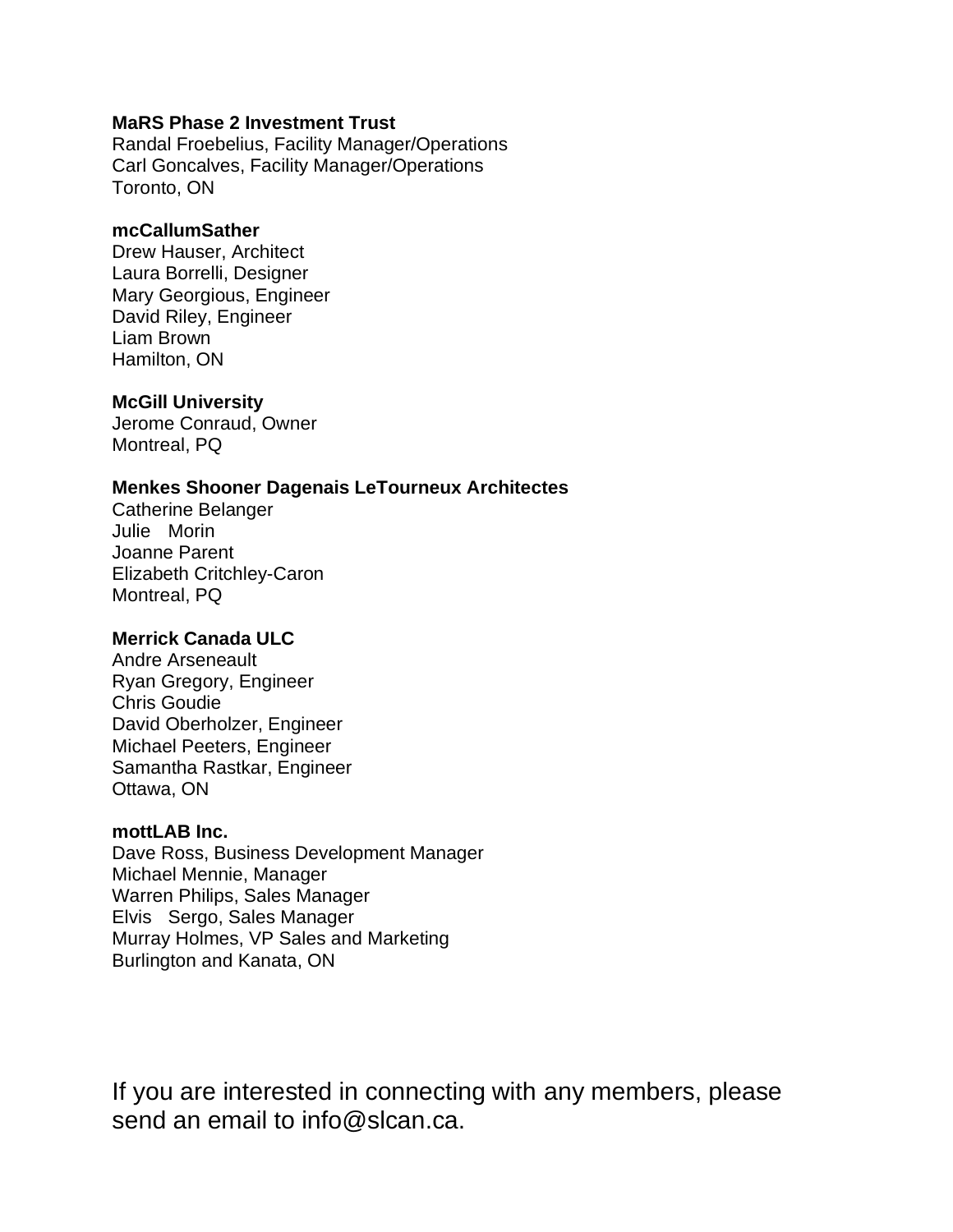#### **National Research Council Canada**

Robert Chercoe, Facility Manager/Operations Nadine Merkley, Facility Manager/Operations Richard Croucher, Engineer Abbey Saunders, Engineer, Facility Manager/Operations Leo Bourque, Facility/Manager/Operations Sirak Ogbaghebriel, Facility/Manager/Operations Winnipeg/Halifax/Ottawa/Montreal

#### **Natural Resources Canada**

Antoine Langlois, Engineer Varennes, PQ

### **NFOE Inc.**

Mark Brooker Enrik Blais Pierre Asselin Geneviéve Marsan Deirdre Ellis Montreal, PQ

### **NORR Architects & Engineering Limited**

Frank Panici, Architect Chris Cull, Architect Dathe Wong, Architect Chris Pal, Engineer Salil Ranadive, Engineer Toronto, ON

#### **Pageau Morel**

Pierre Luc Baril, Ingénieur Dany Gaucher, Ingénieur Claude Giguère, Ingénieur Patrick Séguin, Ingénieur Magali Tremblay, Ingénieur Montreal, PQ

# **Parkin Architects Ltd.**

David Driscoll, Architect Toronto, ON

### **Phoenix Controls**

Don MacDonald, Manufacturer Kincardine, ON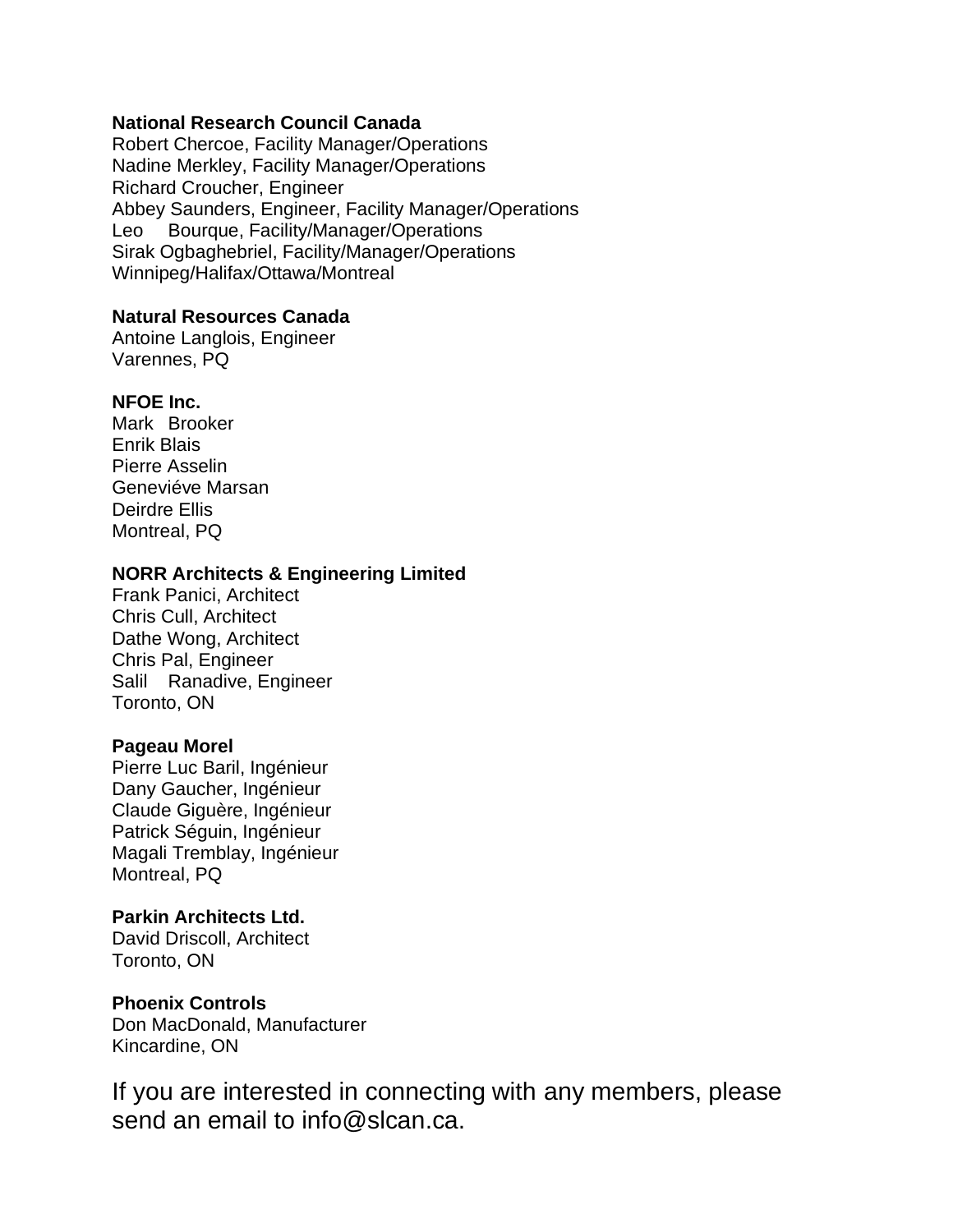#### **Pomerleau**

Anne-Sophie Allard, General Contractor Montreal, PQ

#### **Preston Phipps Inc.**

Arun Arora, Product Representative Deni Antonecchia, Product Representative Tuan Phan, Product Representative Ryan McLennan, Product Representative Nicolas Sovran, Product Representative Richard Sutton, Product Representative Mississauga, ON and St-Laurent, PQ

#### **Quasar Consulting Group**

Richard Anselmo, Engineer Woodbridge, ON

#### **Regulvar Canada Inc**.

Frédéric Laforge, Facility Manager Maxime Noël, Manager Michel Harel, President Mario Patry, Sales Representative Stéphan Riffault, Sales Representative Ottawa & Scarborough, ON

#### **RWDI**

John Alberico, Engineer Theresa Erskine, Engineer Dawn Porcellato Jessica Confalone, Project Manager Sonia Beaulieu, Project Manager Guelph, ON

#### **Smith and Andersen**

Dan Curley Toronto, ON

#### **Société québécoise des infrastructures**

Martine Jacques, Architecte Westmount, PQ